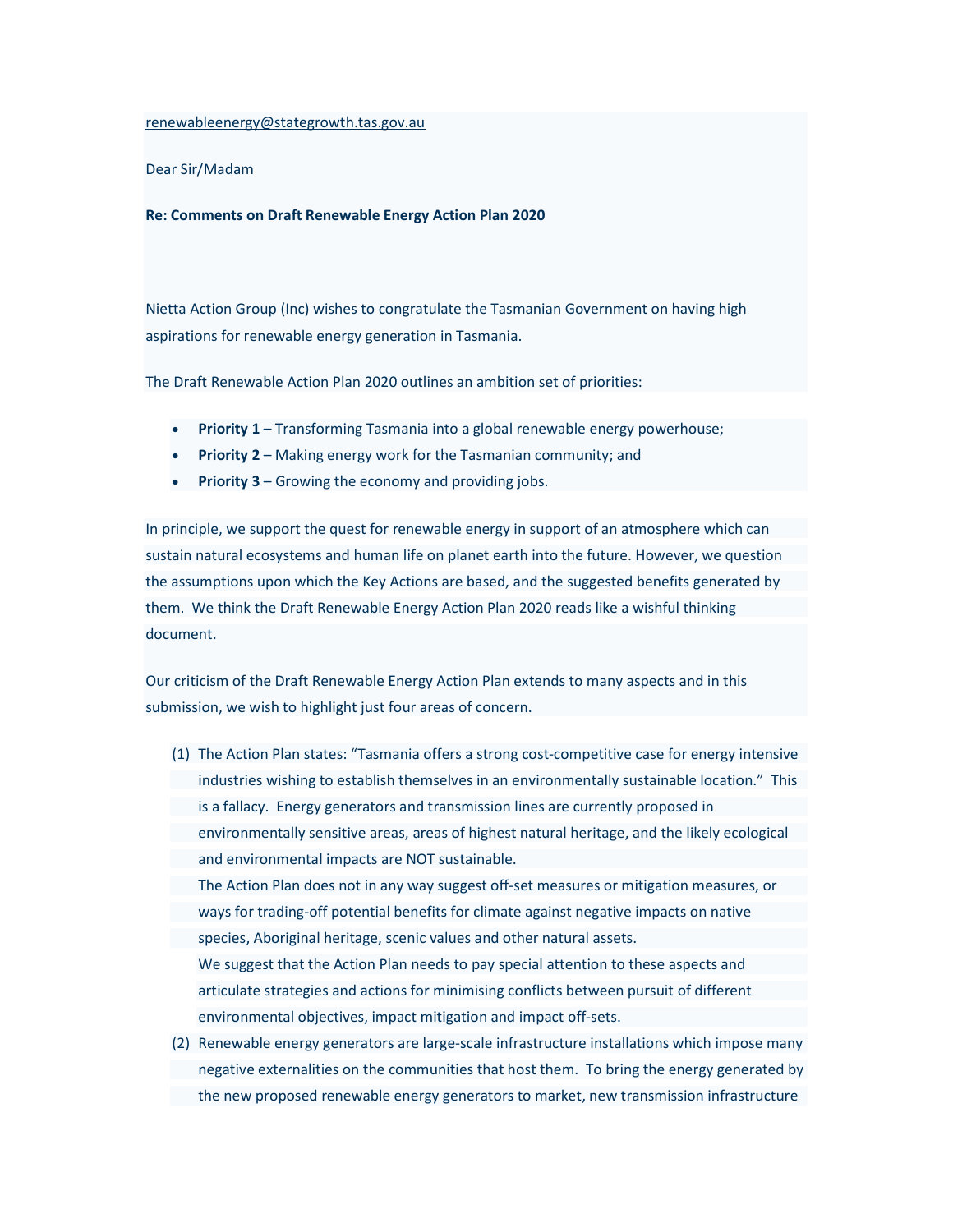is also required. To achieve the scale of energy generation, the size and scale of the required installations are of an unprecedented scale.

Renewable energy development, at the scale aspired to by the Tasmanian government, thus means that currently natural and rural landscapes in 'renewable energy zones' will be transformed into industrial landscapes.

Tasmania is not a 'terra nullis'. Communities live across the renewable energy zones which, the Plan assumes, will happily accommodate the new infrastructure because of various economic and job benefits spruiked. However, people are not that gullible. They recognised that the new infrastructures generate substantive and permanent negative externalities by damaging the environmental values of these landscapes, reducing liveability impacting sense-of-place, damaging the tourist product.

On balance, renewable energy infrastructure of the scale and type proposed is more likely to cause loss of investment security, loss of livelihoods and loss of wellbeing than the supposed benefits spruiked by the Action Plan.

We suggest the Action Plan be based on facts and be balanced in its portrayal of benefits and costs, and include mitigation measures for negative impacts.

(3) On page 6 the Action Plan states that "It is recognised that community support for large scale developments is necessary to ensure that renewable energy works for and benefits the communities in the areas that these developments take place. We place a high priority on best practice stakeholder engagement, maximising local community benefits, and sound environmental practices. As such, we will develop a best practice framework to support the strategic growth of the renewable energy industry over the next 20 years."

Nietta Action Group (Inc) has been involved for 18 months now in the controversy around renewable energy generation and transmission. Based on experience we suggest that the Action Plan articulate specific measures to

(1) balance the interests between communities (and existing livelihoods) and interests of developers, which are more-often-than-not overseas corporations attracted by generous Australian incentives for renewable energy generation and thus primarily motivated to generate returns for overseas investors;

(2) inform and involve community in a comprehensive and honest fashion as demanded by democratic and empowerment principles;

(3) respect diverse community interests in planning and decision making—rather than diminishing community rights through legislation that diminishes consultation and appeals rights;

(4) properly compensate directly and indirectly affected landholders and businesses; (5) suggest instruments for minimising the risks to communities hosting renewable energy infrastructure such as a developer bond, to be set-aside prior to commencement of constructions, so that funds are available for the proper rehabilitation of land after the